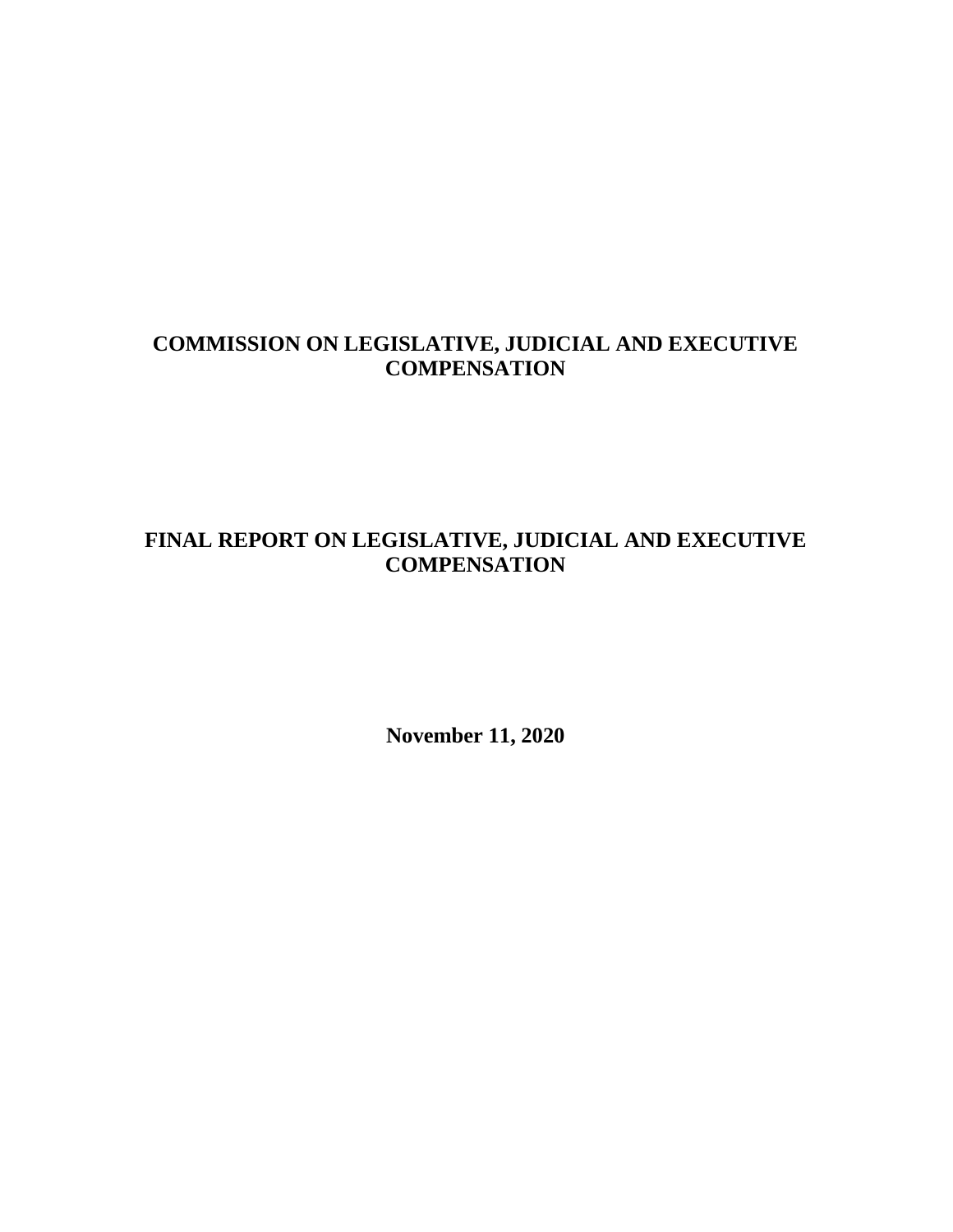# **TABLE OF CONTENTS**

# **Page**

| MEMBERS OF THE COMMISSION ON LEGISLATIVE, JUDICIAL |  |
|----------------------------------------------------|--|
|                                                    |  |
|                                                    |  |
|                                                    |  |
|                                                    |  |
|                                                    |  |
|                                                    |  |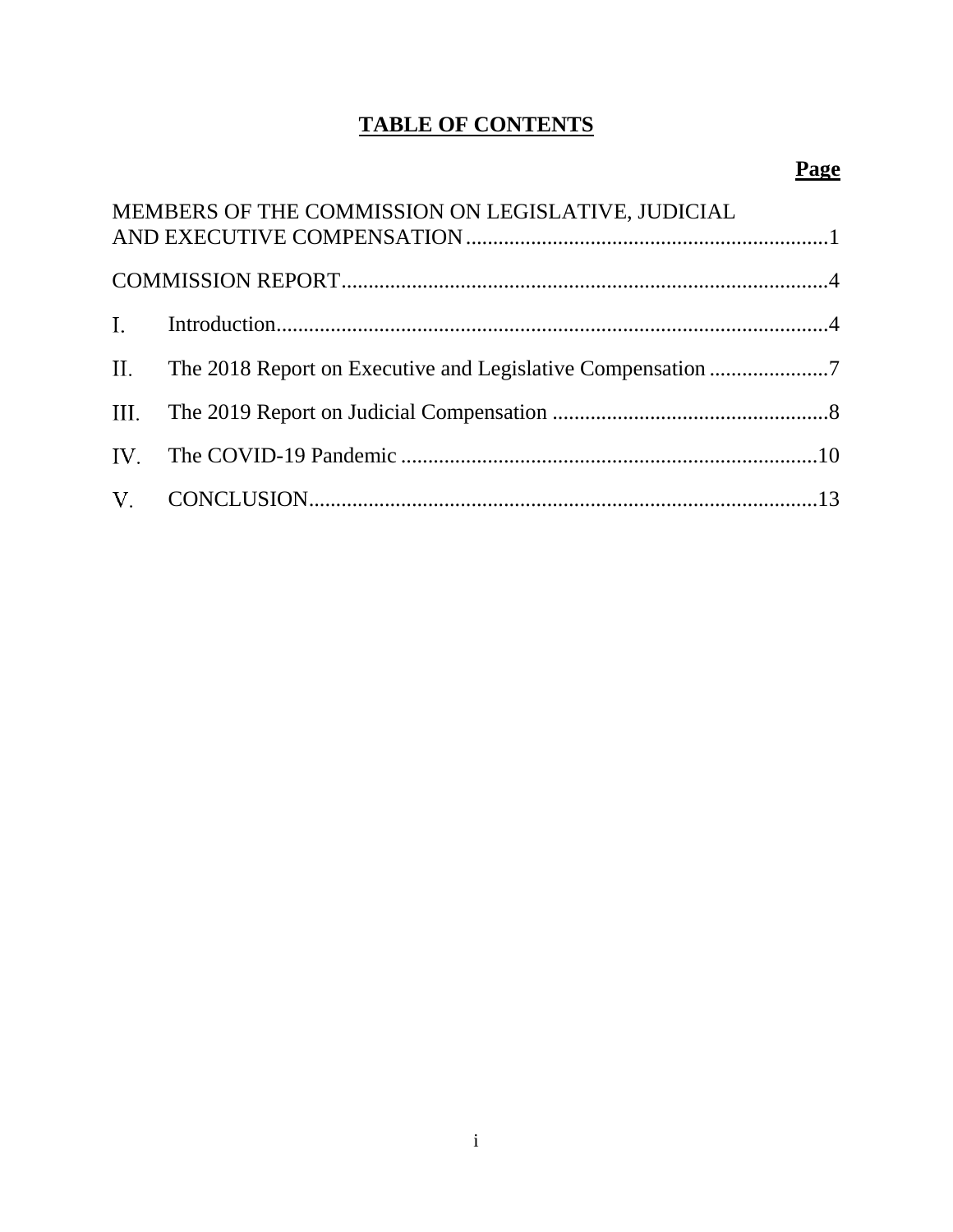## **MEMBERS OF THE COMMISSION ON LEGISLATIVE, JUDICIAL AND EXECUTIVE COMPENSATION**

**Michael A. Cardozo** is a partner in Proskauer's Litigation Department and the former Corporation Counsel of the City of New York. As the City's 77th and longest serving Corporation Counsel, he was the City's chief legal officer, headed the city's Law Department of more than 700 lawyers, and served from 2002 through 2013 as legal counsel to Mayor Michael Bloomberg, elected officials, the city and its agencies. Michael represents a wide range of clients on general commercial litigation and arbitration matters. Prior to becoming Corporation Counsel Michael served as co-chair of Proskauer's Sports Law Practice and handled numerous litigations representing the National Basketball Association, the National Hockey League, and Major League Soccer. He was also Co-Chair of the Proskauer Litigation Department and served three terms on the firm's Executive Committee. Long active in the public sector, Michael presently serves as a member of the Boards of Citizen's Union the Fund for Modern Courts , and the Advisory Board of Legal Outreach. He previously served as president of the 22,000-member New York City Bar Association, chair of both the Fund for Modern Courts and the Columbia Law School Board of Visitors and head of two court system task forces. He is an appointee of the Chief Judge.

**Justice Randall T. Eng (Ret.)** is Of Counsel to Meyer, Suozzi, English & Klein, P.C., and a member of the Litigation Department, including the Appellate Practice and Criminal Defense groups. Immediately prior to joining Meyer Suozzi, Justice Eng served as the Presiding Justice of the Appellate Division, Second Department from 2012 - 2017. Born in Guangzhou, China, Justice Eng was raised in New York City. He earned his undergraduate degree from State University of New York at Buffalo and his juris doctor degree from St. John's University School of Law in 1972. Following law school, Justice Eng began his legal career in public service as an assistant district attorney in Queens County. At the time, he became the first Asian American appointed as an assistant prosecutor in New York State history, and then served as the Deputy Inspector General of the New York City Correction Department and later Inspector General. In 1983, Justice Eng became the first Asian American to become a judge in New York State, when he was appointed to the Criminal Court of the City of New York. In 1990 and 2004, Justice Eng was elected and reelected to terms on the New York State Supreme Court. In 2008 he was designated as an associate justice of the Appellate Division, Second Department. Justice Eng served as President of the Association of Supreme Court Justices of the City of New York and as a member of the Advisory Committee on Judicial Ethics. He is currently a member of the New York State Judicial Institute on Professionalism in the Law. He has also served as an adjunct professor at St. John's University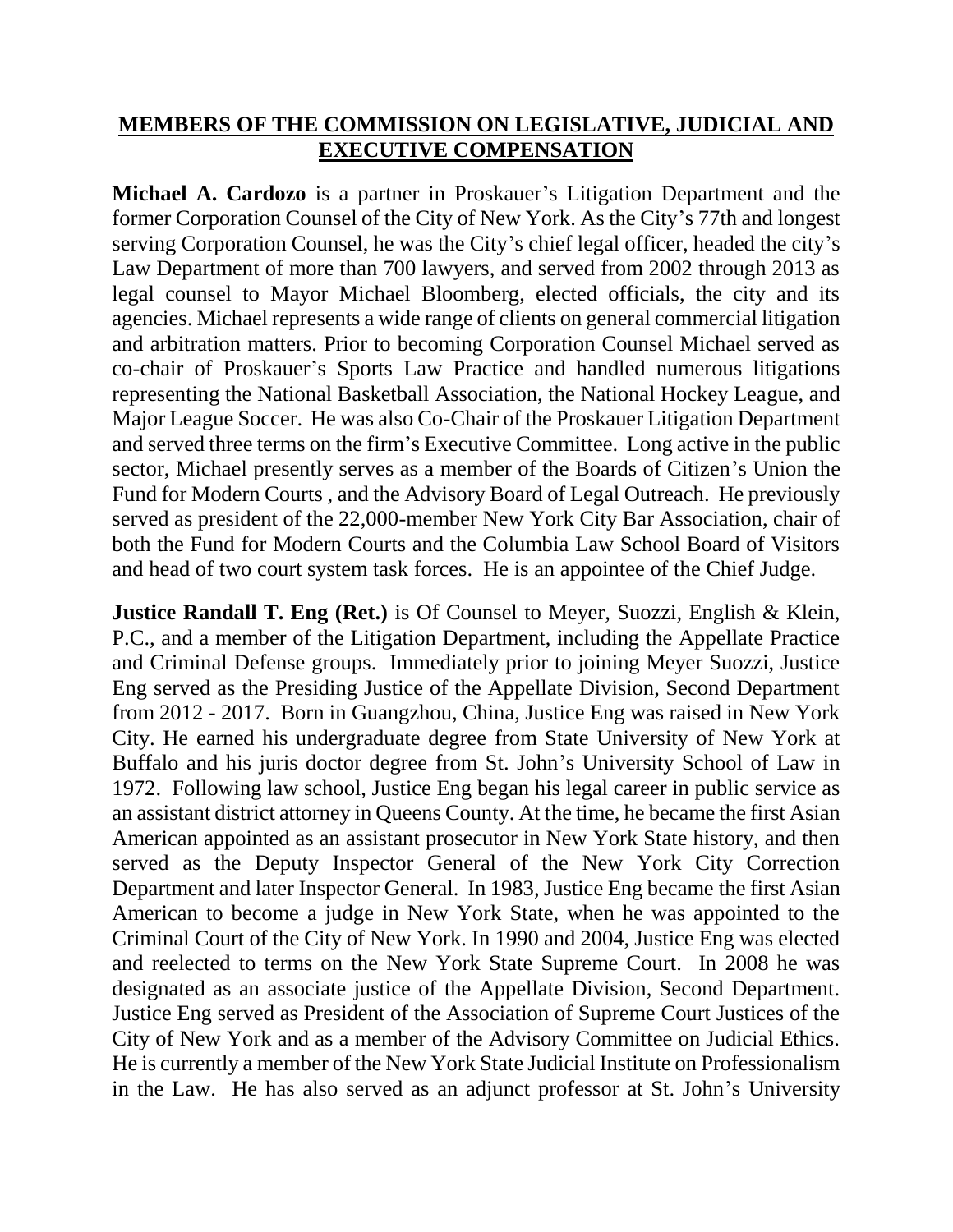School of Law. Justice Eng proudly served his country as a member of the New York Army National Guard and retired as State Judge Advocate holding the rank of Colonel. He is an appointee of the Chief Judge.

**Mitra Hormozi** served as Executive Vice President and General Counsel for Revlon, Inc., from April 2015 to July 2019, responsible for overseeing the Company's worldwide legal affairs. Ms. Hormozi also acted as the Company's Interim Chief Human Resources Officer from October 2018 to February 2019. Prior to joining Revlon, Ms. Hormozi was a partner at Zuckerman Spaeder and Kirkland and Ellis, respectively. Previously, Ms. Hormozi served as Deputy Chief of Staff to then New York State Attorney General, Andrew Cuomo. Ms. Hormozi also served as an Assistant United States Attorney for the Eastern District of New York, where she became Chief of the Organized Crime and Racketeering section. Since December 2018, Ms. Hormozi has served as a director of Athene Holding Ltd. which is a NYSE-listed company that offers and reinsures retirement savings products. With her background, Ms. Hormozi has extensive experience in both the public and private sectors of the legal field, as well as senior executive and business experience. Ms. Hormozi also currently sits on the Board of New York University School of Law's Program on Corporate Compliance and Enforcement. Ms. Hormozi received a Bachelor of Arts in history from the University of Michigan and a Juris Doctor from New York University School of Law. She is an appointee of the Governor.

**Seymour Lachman** is the Dean Emeritus of the Hugh L. Carey Institute for Government Reform at Wagner College, where he is also a Distinguished University Professor Emeritus of Government. Prior to his election to the New York State Senate in 1996, where he served for five terms representing a diverse district that included parts of Brooklyn and Staten Island, Dean Lachman's professional efforts were concentrated in the fields of education, government, and university administration. At the time of his election, he served as University Dean at the City University of New York and Professor of Educational Administration and Government at the Baruch College School of Public Administration. While teaching at the City University, Dean Lachman was selected to serve on the New York City Board of Education. He was subsequently elected President of the Board, and his significant policy accomplishments included restructuring the Board of Education; codifying rights and responsibilities of high school students; establishing confidentiality of student records; creating high school consultative councils of administrators, faculty, parents, and students; and creating an appeals process for the central Board of Education. He is the author of several books focusing on government, including: *Three Men in a Room: The Inside Story of Power and Betrayal in an American Statehouse*; *The Man Who Saved New York: Hugh Carey*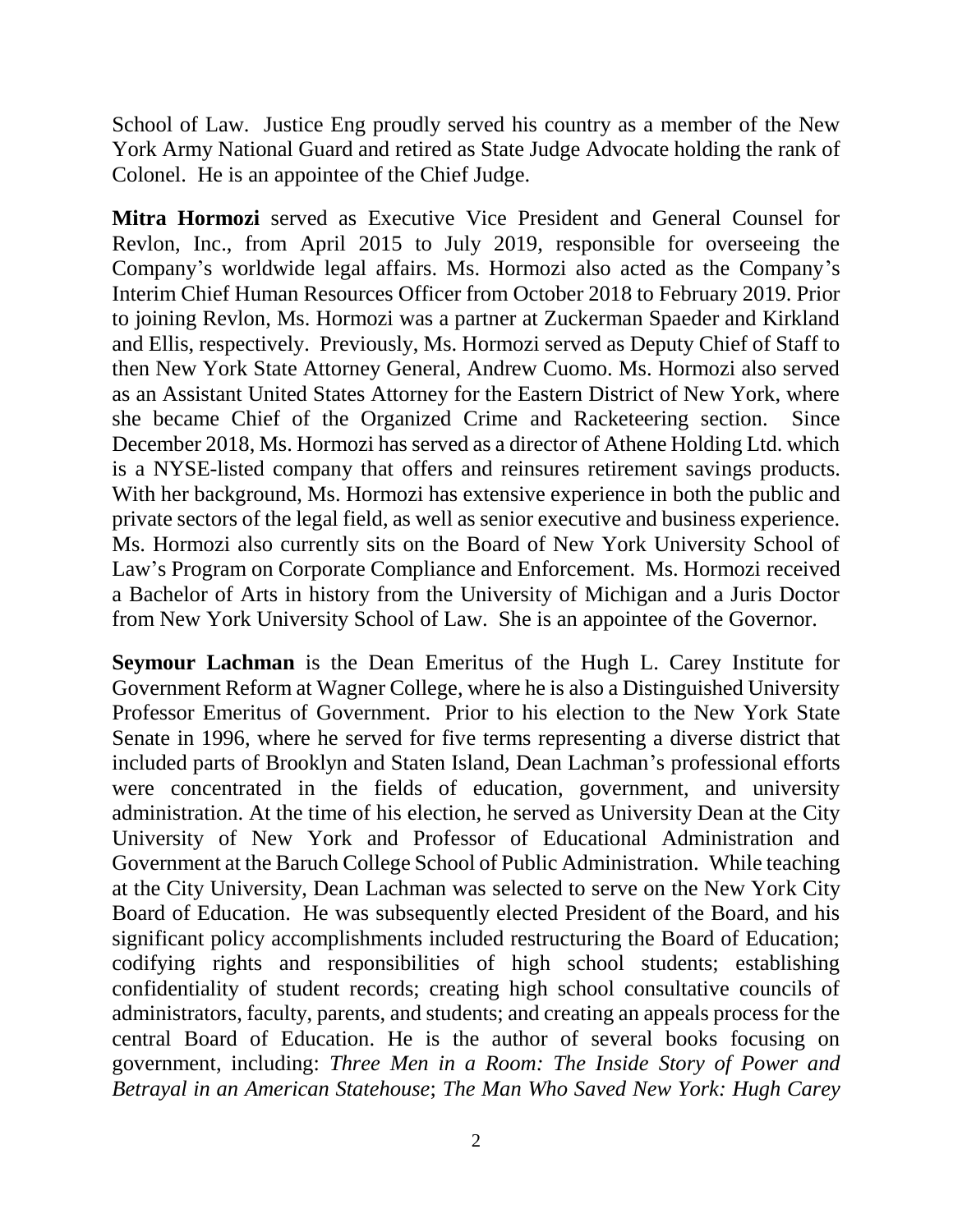*and the Great Fiscal Crisis of 1975* (co-authored with Robert Polner); *Mr. New York: Lew Rudin and His Love of the City*; and *Failed State: Dysfunction and Corruption in an American State House*. He is an appointee of the Temporary President and Majority Leader of the New York State Senate.

**Peter Madonia** serves as the Chairman of the Belmont Business Improvement District (BID), whose mission is to promote and expand the economic wellbeing of the business community and the community at large, by promoting the "Little Italy in the Bronx" brand, their strong ethnic heritage and leadership in the culinary marketplace. In addition to the Belmont BID, Peter has a legacy of public service. For the past 17 years, Peter spent 12 years as the Chief Operating Officer of the Rockefeller Foundation and helped that institution celebrate its Centennial in 2013. As COO, he provided leadership and strategic direction for financial and operational functions, overseeing various areas including human and financial resources, information technology, facilities and office services, records management and library services. He also managed the Foundation's regional office operations in Nairobi, Kenya; Bangkok, Thailand; and the Rockefeller Foundation Bellagio Center in Bellagio, Italy. Prior to the Rockefeller Foundation, Peter was Chief of Staff to Mayor Michael Bloomberg from 2002-2006, when he was responsible for overseeing day-to-day operations and a position he was appointed to after serving as senior advisor to the Bloomberg for Mayor campaign. Peter's previous experience in New York City government included serving as first deputy commissioner of the Fire Department, deputy commission for budget and operations at the Department of Buildings, and chief of staff to the deputy mayor for operations. Peter received a bachelor's degree from Fordham University, where he has taught urban studies as an adjunct professor. He also has a master's degree in Urban Studies from the University of Chicago. He is an appointee of the Speaker of the New York State Assembly.

**Jim Malatras** is the 14<sup>th</sup> Chancellor of the State University of New York, the largest comprehensive system of public higher education in the country with 64 campuses and more than 415,000 students. Prior to that he was the 5th president of SUNY Empire State College, a college with more than 30 locations in New York and internationally. SUNY Empire State offers online or face to face education, or a combination of both. Prior to joining SUNY Empire, he served as president of the Rockefeller Institute of Government, offering policymakers evidence-based policy analysis and recommendations on timely topics. Dr. Malatras has held several highranking positions in New York State government, including as director of state operations and deputy secretary for policy management to Governor Andrew M. Cuomo. He most recently was a member of Governor Cuomo's COVID-19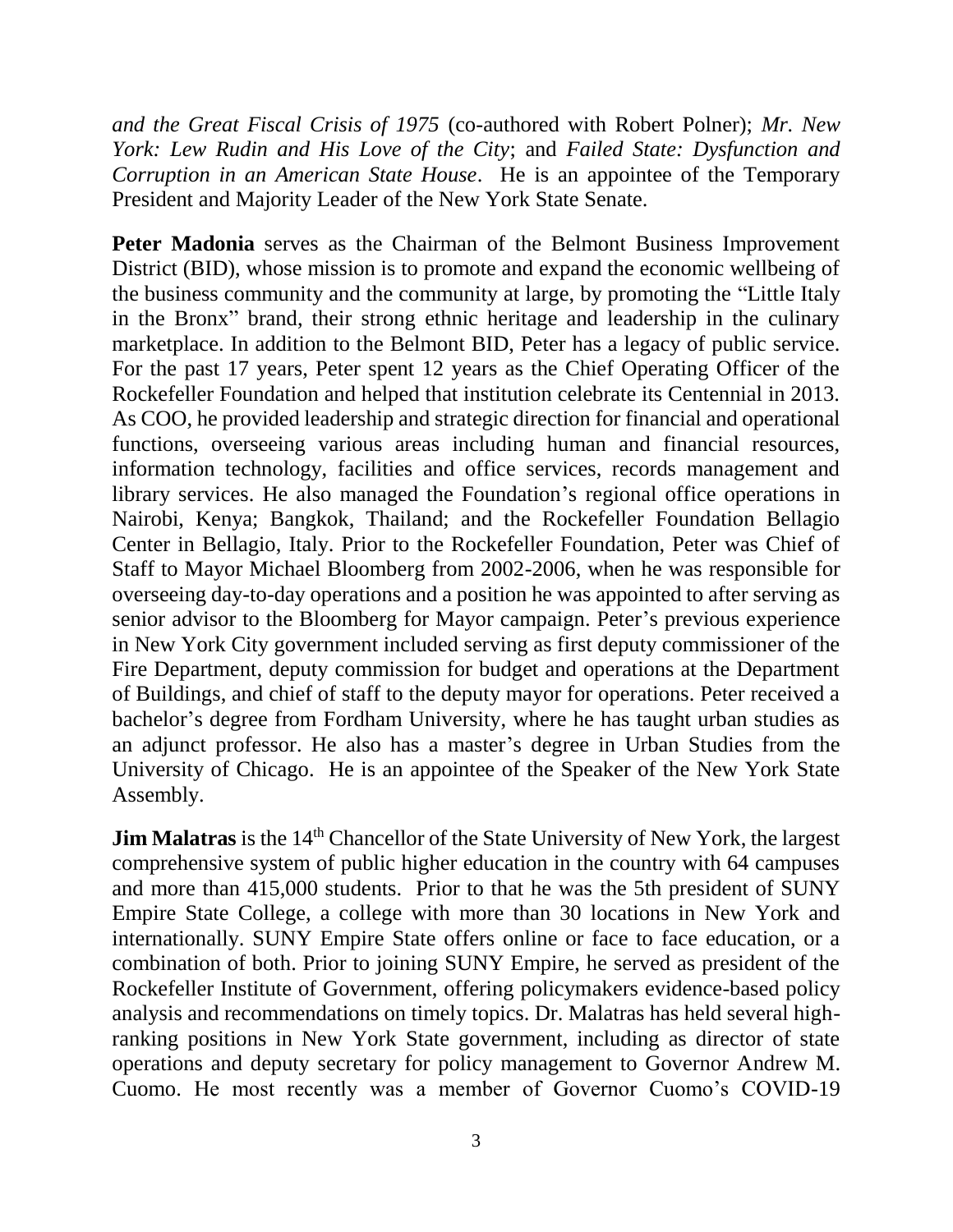Taskforce. He has his BA, MA, and Ph.D. in political science from the University at Albany. He is an appointee of the Governor.

**Robert Megna** was appointed Senior Vice Chancellor and Chief Operating Officer of SUNY System Administration November 2017. In this role, he oversees the operations of Chief Information Officer, the State University of New York (SUNY) Plaza business functions, capital facilities, campus energy management, and the Charter School Institute. He joined SUNY System Administration from Stony Brook University where he served as Senior Vice President for Finance and Administration. Prior to joining Stony Brook, he served as Executive Director of the NYS Thruway Authority and NYS Canal Corporation. Bob served as Budget Director for NYS Division of the Budget, during which time the state achieved its highest financial rating in 40 years from three major credit rating agencies and passed four on-time budgets for the first time since the 1970s. He also chaired multiple governmental boards including the Financial Restructuring Board, the New York Racing Association, and the Public Authorities Control Board. Mr. Megna has also served as Commissioner for NYS Taxation and Finance, Director of the Revenue and Economics Unit at the NYS Division of Budget, Assistant Commissioner of the Office of Tax Policy at the Virginia Department of Taxation, Director of Tax Studies at the NYS Department of Taxation and Finance, and Deputy Director of Fiscal Studies on the Assembly Ways and Means Committee. Mr. Megna earned an M.S. in Economics from the London School of Economic and Political Science at the University of London, and received both his B.A. in Economics and M.P.A. from Fordham University. He is an appointee of the Governor.

## **COMMISSION REPORT**

### $I_{\cdot}$ Introduction

Every four years commencing in June 2015, a Commission is established "to examine, evaluate and make recommendations with respect to adequate levels of compensation and non-salary benefits" for judges, members of the Legislature, and certain Statewide elected officials and Executive Branch officers named in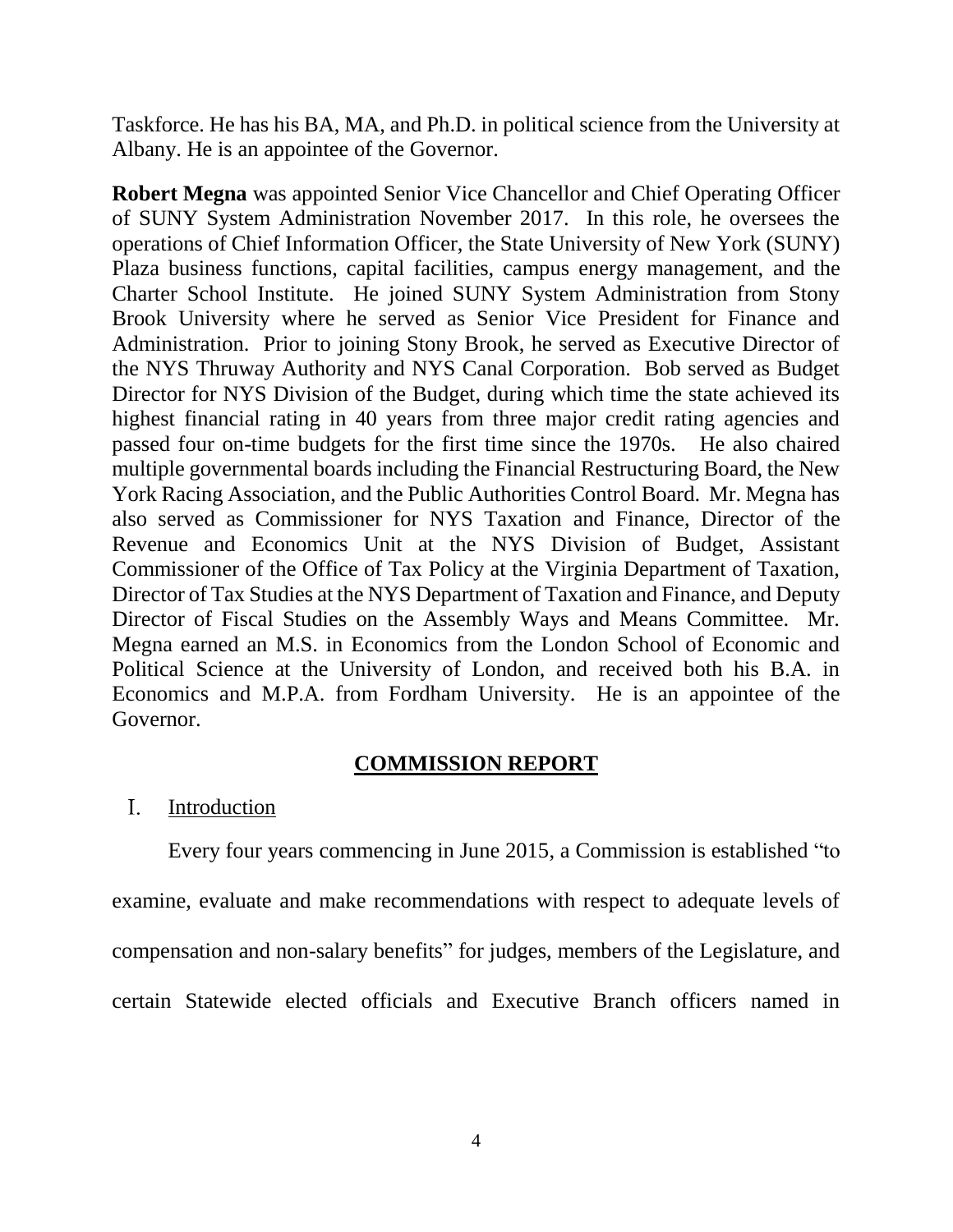Executive Law  $\S 169$ <sup>1</sup>. The Commission is composed of three members appointed by the Governor; two (including the Chair) by the Chief Judge; and one each by the Temporary President of the Senate and the Speaker of the Assembly. A recommendation for any salary increase must be supported by a majority of the Commission and by at least one member from each appointing authority, and the Chair may not vote on legislative and executive compensation.<sup>2</sup>

 In making its recommendations, the Commission is to consider: "the overall economic climate in New York; rates of inflation; changes in public-sector spending; levels of compensation and non-salary benefits received by professionals in government, academia and private and nonprofit enterprise; and the state's ability to fund increases in compensation."<sup>3</sup> Based on this review the Commission is "to determine" whether the salaries and compensation of the judges, legislative and elected officials and certain state officers "warrant an increase." 4

Historically, the Commission's work has proceeded in two steps: in its first year it makes a recommendation whether salaries for the judges of the New York

 $\overline{a}$ 

<sup>&</sup>lt;sup>1</sup> Chapter 55 of the Laws of 2020 Part WW  $\S$  2(1)(a).

 $2$  Chapter 59 of the Laws of 2019 added that for a recommendation for an increase in judicial compensation to be effective at least one member from each appointing authority must support the recommendation, a requirement that had previously applied only to recommendations for legislative and executive salary increases.

 $3$  Chapter 55 of the Laws of 2020 Part WW  $\S$  3.

 $4^4$  *Id.* § 2(2)(b)(1)-(2).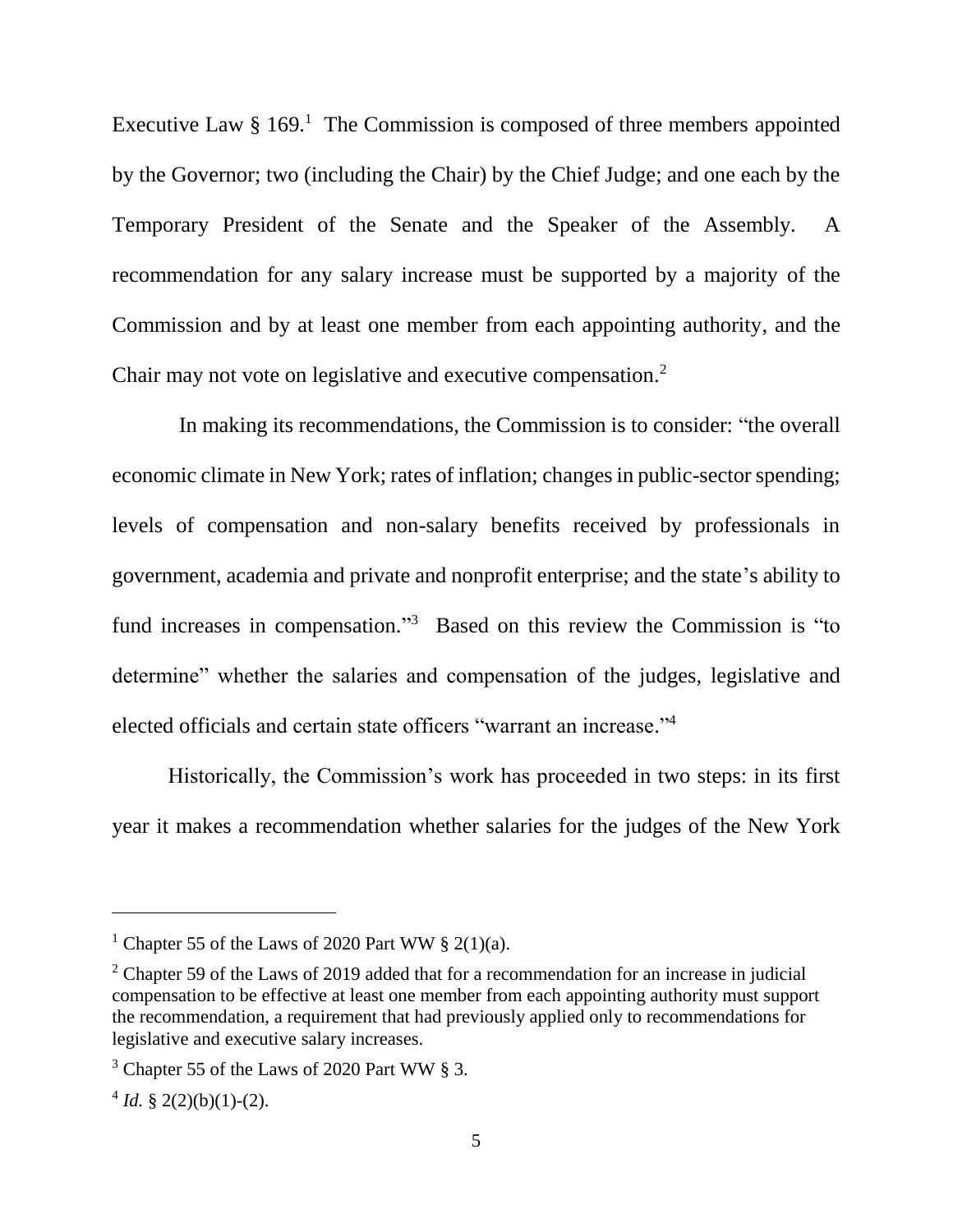state courts should be increased over the next four years, and in its second year it recommends whether the salaries for New York state legislators and defined members of the Executive branch should be increased for the next four years. In December of 2019, the first year of the current Commission, the Commission voted not to recommend an increase in judicial salaries during the next four years.<sup>5</sup> However, on April 3, 2020 the Governor signed into law an amendment authorizing the Commission to consider again judicial salaries in conjunction with its 2020 review of legislative and executive compensation.<sup>6</sup> That law also provided that this year's recommendations should be made by November 15, and will have the force of law "unless overruled by statute by December 31."7

In accordance with its statutory mission, the Commission held two public meetings on October 14 and October 28, 2020. For the reasons set forth below, the Commission has determined it will not recommend any compensation increases for the next four years for New York's judges, legislators, or executive branch officials.

<sup>5</sup> See 2019 Report of the Commission on Legislative, Judicial and Executive Compensation.

 $6$  Chapter 55 of the Laws of 2020 Part WW  $\S$  2(1)(b).

<sup>7</sup> *Id*. § 7.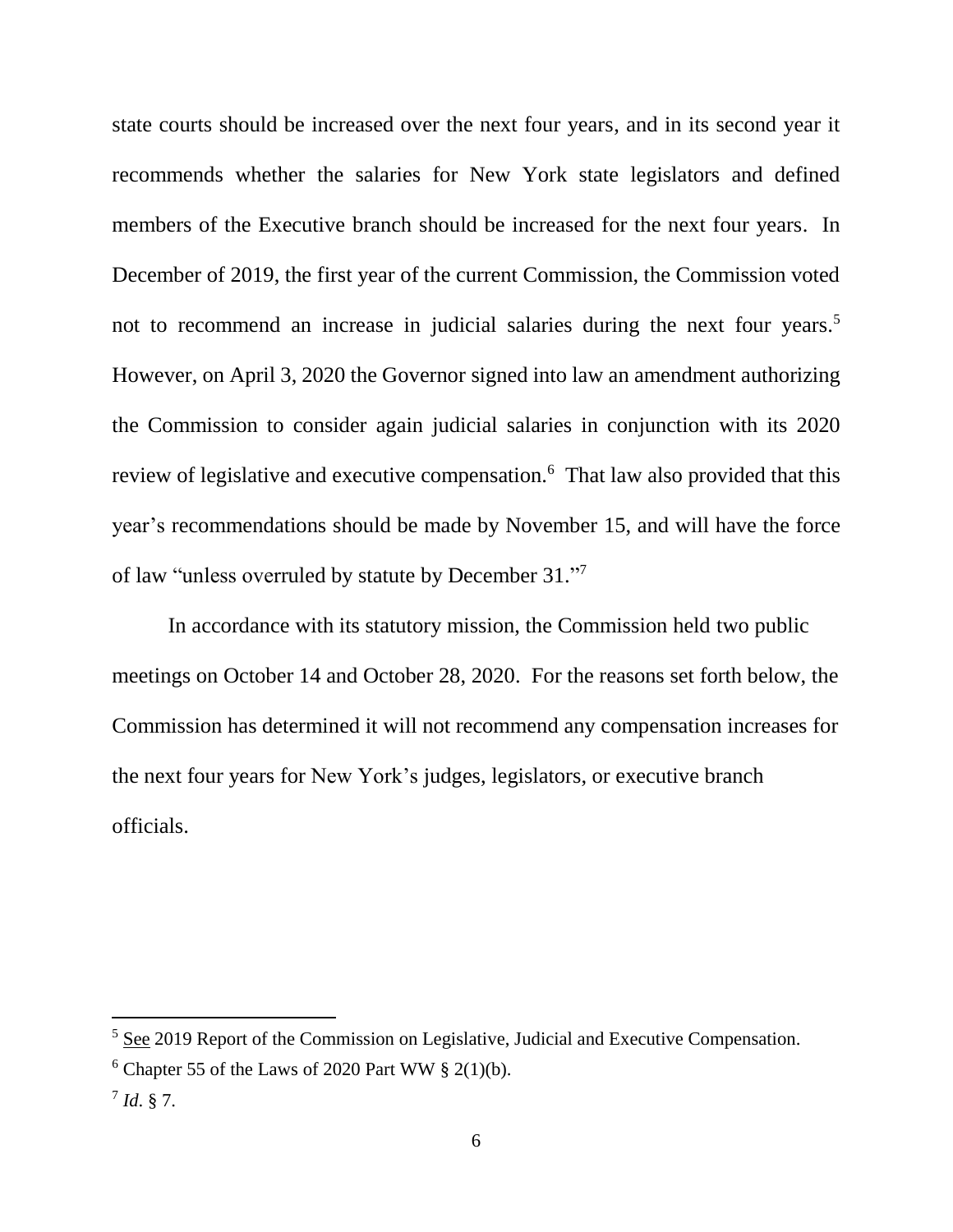#### $II.$ The 2018 Report on Executive and Legislative Compensation

In 2018 the Legislature created a one-time Commission to address legislative and executive compensation after the 2015 Commission had failed, in 2016, to reach agreement as to whether legislative or executive salaries should be increased. 8 The 2018 Commission recommended that legislators should receive a series of raises through the year beginning in January, 2021. However, the Commission also recommended that beginning in January of 2020, there would be a cap of 15% of the legislative base salary on "outside income from employment where the legislative member has a fiduciary relationship to the employer or client analogous to the Congressional Model."<sup>9</sup> The Commission also recommended a series of raises for the statutorily defined executive branch officials.<sup>10</sup>

The legislative salary recommendations were partially invalidated by a 2019 New York state Supreme Court decision, which held that the Commission did not have the power to limit legislators' outside income.<sup>11</sup> The effect of this decision was to invalidate the pay raises for legislators in 2020 and 2021 (leaving in place

<sup>&</sup>lt;sup>8</sup> Chapter 59 of the Laws of 2018 Part HHH. See also Transcript of November 15, 2016 Meeting of the New York State Commission on Legislative, Judicial, & Executive Compensation, available at http://nyscommissiononcompensation.org/2015/meetings-legislative.shtml.

 $9\text{ See } 2018$  Report of the Commission on Legislative, Judicial and Executive Compensation at 5. <sup>10</sup> *Id*. at 6.

<sup>11</sup> See *Delgado v. State of New York*, No. 907537-18 (Sup. Ct. 2019). See also *Barclay v. New York State Committee on Legislative and Executive Compensation*, No. 901837-19 (Sup. Ct. 2019).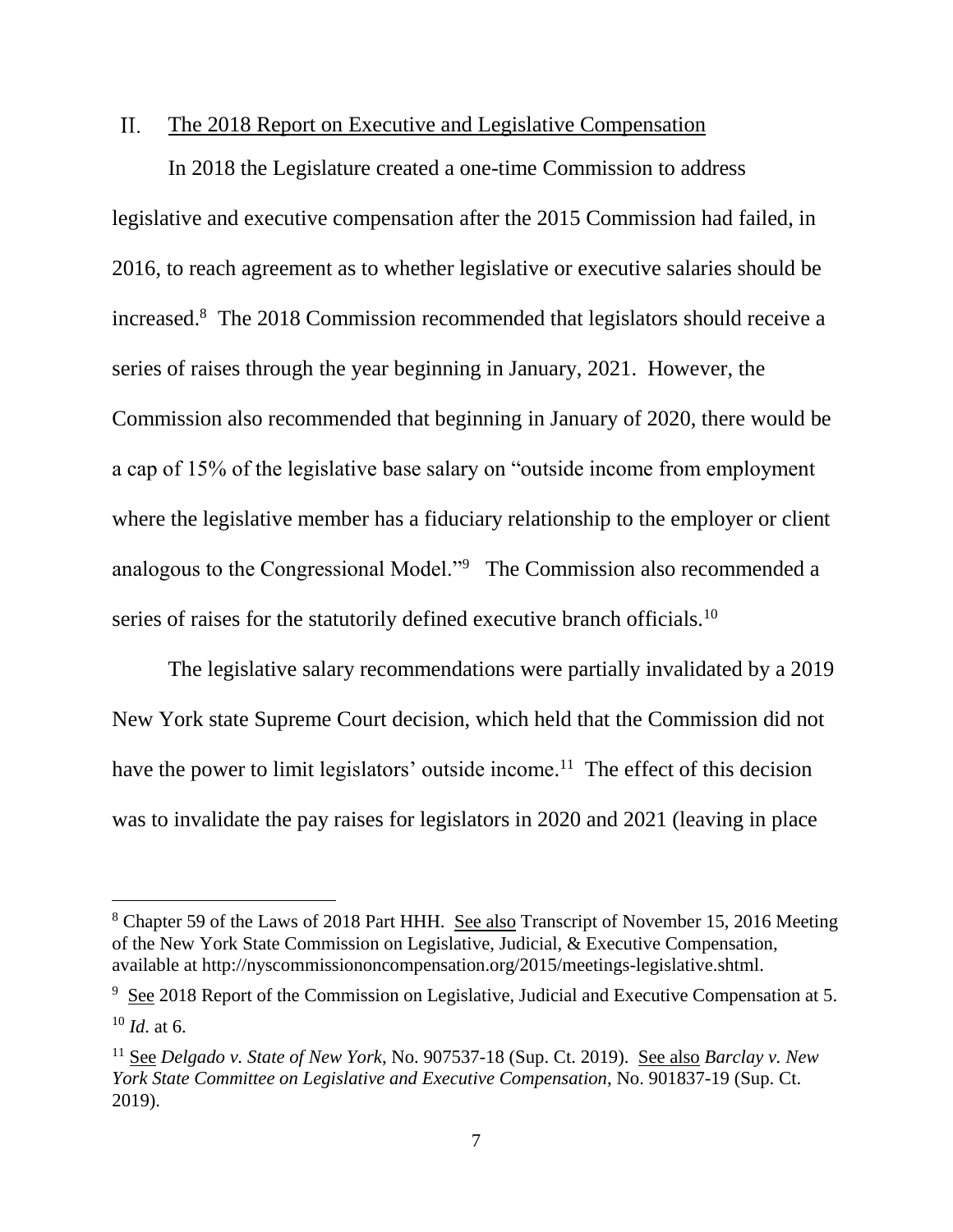their 2019 salary raise, which was not accompanied by the cap on outside income). The court ruling on legislative salaries did not affect raises for the executive branch, which extend through the end of 2021. Accordingly, because this Commission may only recommend whether salaries warrant an "increase,"<sup>12</sup> the current Commission may not recommend any reductions to the executive pay increases recommended by the 2018 Commission.

### The 2019 Report on Judicial Compensation III.

The December 26, 2019 Commission Report included the Controlling Opinion signed by Commissioners Madonia (appointed by the Speaker), Lachman (appointed by the Temporary President of the Senate) and Megna (appointed by the Governor), who voted against increasing salaries for New York state judges. Since the statute requires that to be effective any recommendation of the Commission must be supported by at least one member of each appointing authority, and the appointees of the Speaker and the Temporary President of the Senate did not support an increase, no judicial salary increase was effected.

In recommending against a salary increase the controlling opinion cited in particular the Division of Budget's midyear Financial Report, which detailed a more than \$6 billion gap expected between the receipts and spending in that fiscal year

 $\overline{a}$ 

<sup>&</sup>lt;sup>12</sup> Chapter 55 of the Laws of 2020 Part WW  $\S 2(2)(b)(1)-(2)$ .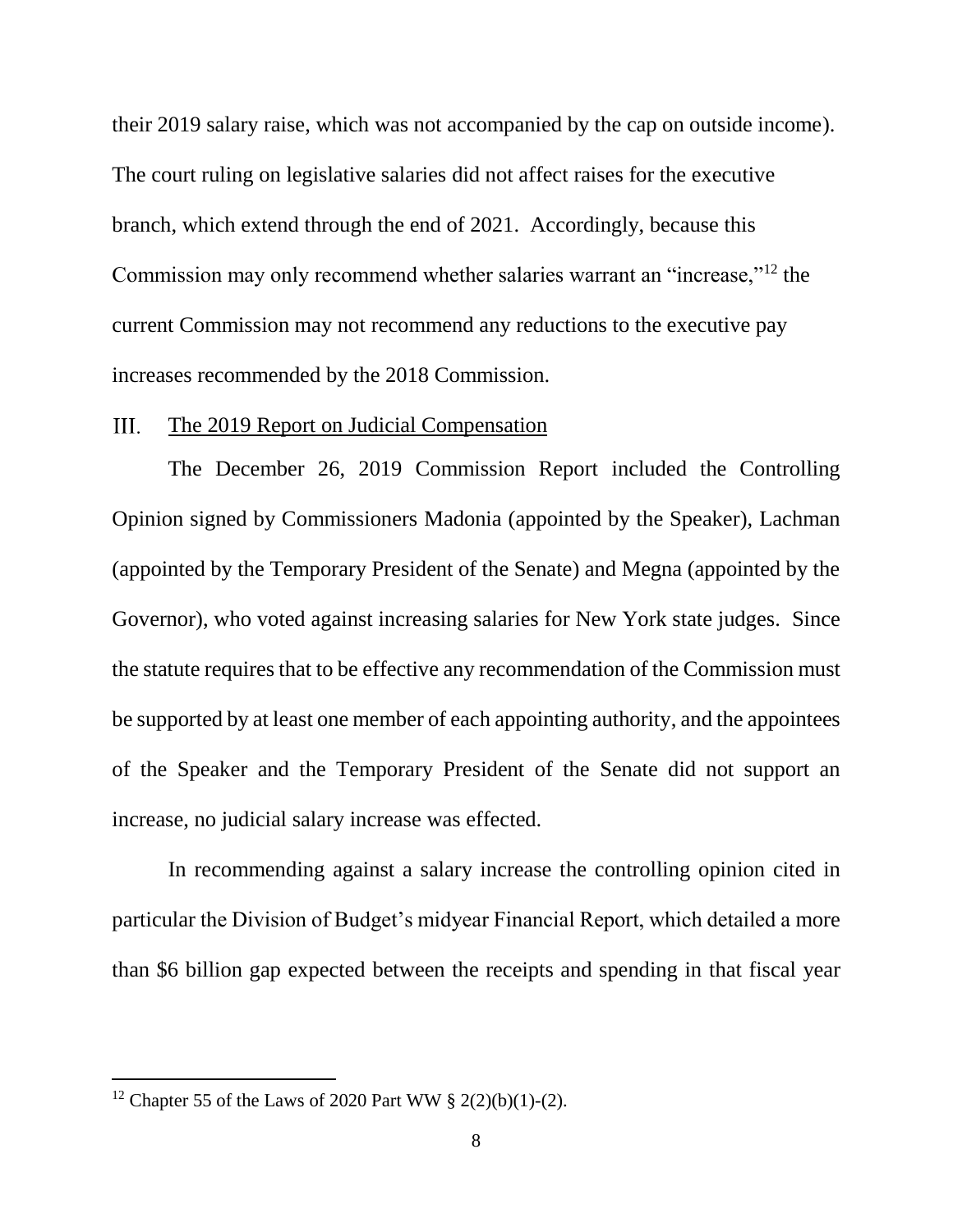alone.<sup>13</sup> Because it was not yet known what actions the Governor and Legislature would take to improve the projected deficit, the controlling opinion concluded that it would "by definition … be imprudent" to raise judicial salaries. The controlling opinion noted that, if the state addressed those fiscal problems, the Legislature (or a reconstituted Commission) could then address the question of judicial pay raises.

A dissenting statement signed by Chair Cardozo and Commissioner Eng would have given New York state judges a Cost of Living Adjustment ("COLA").<sup>14</sup> Citing the decades during which New York state judges were chronically underpaid relative to their colleagues in other states and on the federal bench, the dissenting commissioners felt that it was important not to let state judges' salaries backslide once again. Further, because granting judges COLA's through the end of 2023 would amount to only \$3.5 million dollars a year, or .115% of the judiciary budget of \$2.4 billion, these dissenting commissioners found that, even with the state's uncertain fiscal future, the raises they proposed were small enough that they could be enacted without harming New York's budget.

In a separate opinion Commissioners Malatras and Hormozi concurred with the dissent that limited COLA's could be an appropriate way of dealing with the salary increase issue, but noted their disagreement with the reasoning and general

 $13$  See 2019 Report at 7.

<sup>14</sup> *Id*. at 10.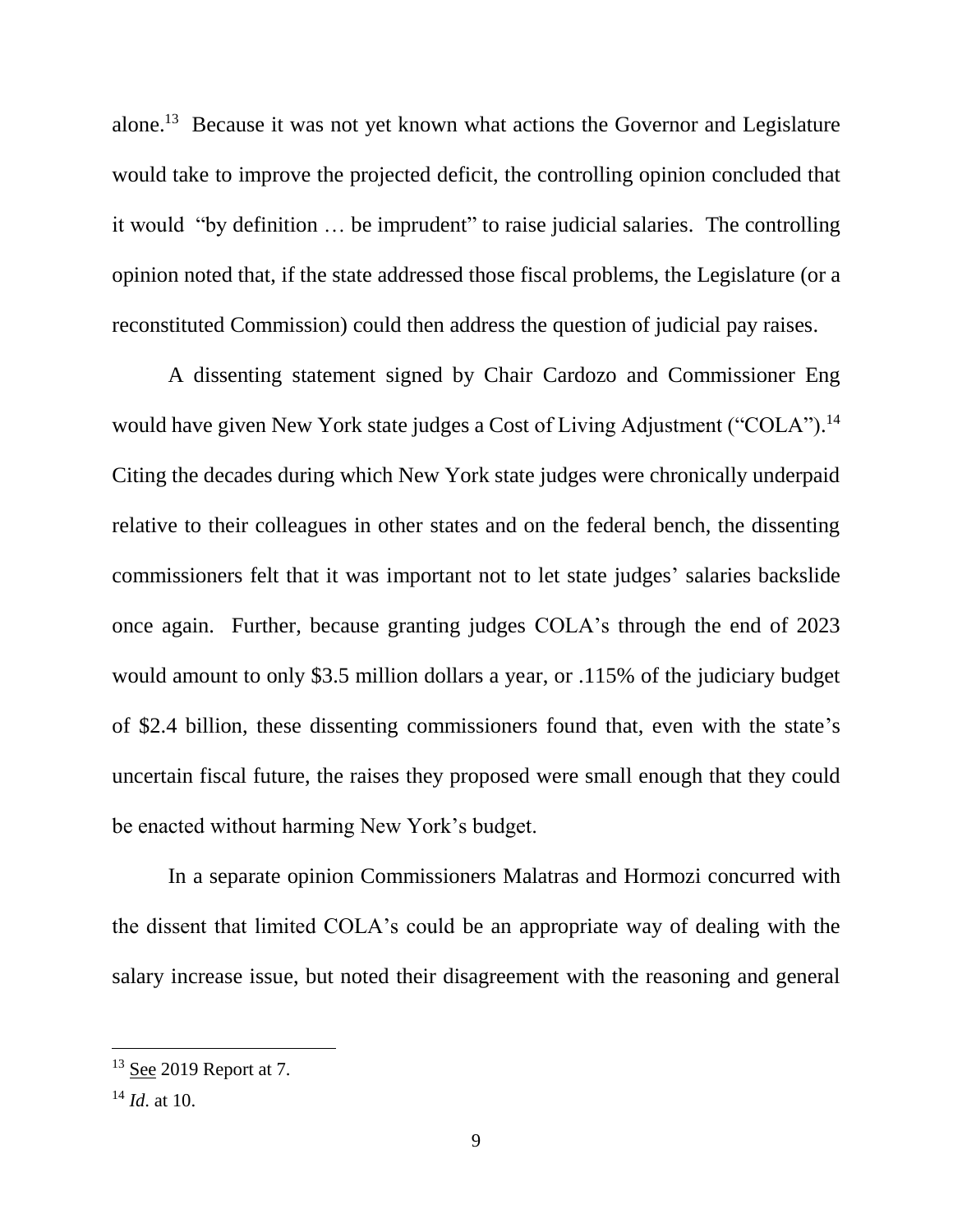characterizations made by Chair Cardozo and Commissioner Eng. 15 The concurrence first noted its concern that the judiciary would be able to keep its promise of enacting the raises in a cost-neutral fashion. Next, the concurring commissioners disagreed that it was necessary to link federal and state judicial salaries, as had been done in the past, suggesting instead that aligning to state contracts could be a more prudent model for judicial compensation. Third, the concurrence, disagreeing with the reasoning of Commissioners Cardozo and Eng, noted that it was not fundamentally unfair that the members of several state unions were receiving raises, while judges were not, as there had been times in the past where judges received raises but unions did not, and so it was not appropriate to compare the two. The concurring commissioners believed that there was no harm in pausing raises other than a COLA as it would give policy makers additional time to assess the state's finances.

#### $IV.$ The COVID-19 Pandemic

Since the issuance of the 2019 Report New York's financial condition has substantially deteriorated, due to the unprecedented challenges of the COVID-19 pandemic, to a far greater degree than any commissioner could have predicted. The Financial Year 2021 Enacted Budget Financial Plan states in no uncertain terms that

 $\overline{a}$ 

 $15$  See 2019 Report at 24.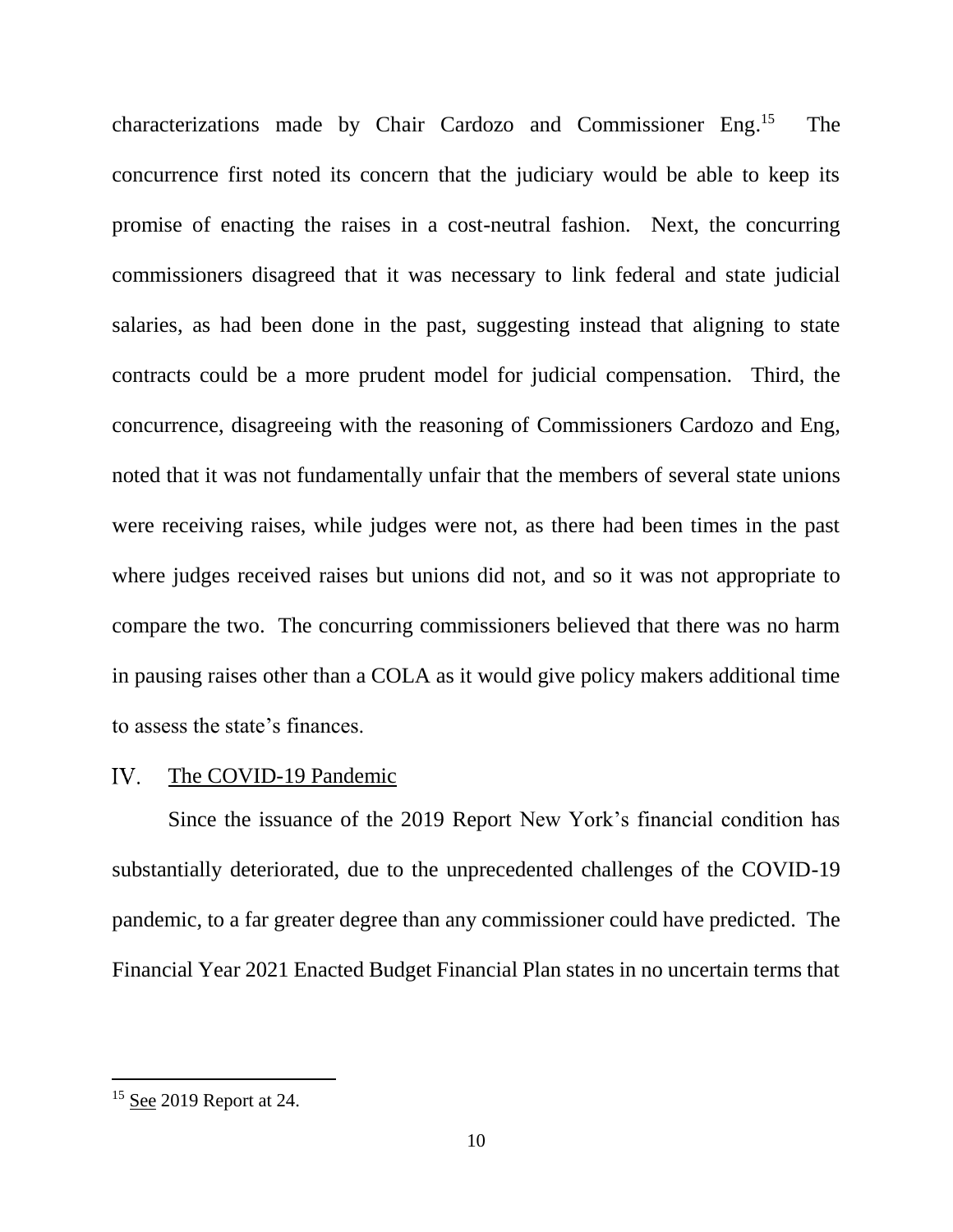New York state's "economic outlook for FY 2021 is bleak."<sup>16</sup> The Department of Budget has predicted that the COVID-19 pandemic is likely to cause a \$60.5 billion loss through FY 2024.<sup>17</sup> And in the short term, the State's unemployment rate is expected to average 11.4 percent, which is "a level higher than any record since the current methodology for calculating the rate was introduced."<sup>18</sup> These findings were reinforced by an analysis, prepared by the Boston Consulting Group at the request of the Department of Budget, which concluded that the COVID-19 recession is likely to be deeper and longer than any in recent memory.<sup>19</sup>

New York state's governmental budgets have not been immune to the extreme economic shock created by the COVID-19 pandemic. To take but one wellpublicized example, the MTA has announced that it is currently facing a staggering \$16.2 billion deficit through 2024, and will require \$12 billion in federal aid if it is to cover its operating losses through  $2021<sup>20</sup>$  With respect to the judiciary, Chief Administrative Judge Lawrence Marks has announced that the current judiciary budget could be reduced by 10% in response to the economic hardship caused by the

<sup>&</sup>lt;sup>16</sup> Financial Year 2021 Enacted Budget Financial Plan at 8.

 $17$  *Id.* 

<sup>18</sup> *Id*. at 11.

<sup>19</sup> See *NY COVID-19 Preliminary Economic Impact* Assessment, The Boston Consulting Group, April 2020. Available at [https://www.budget.ny.gov/pubs/press/2020/fy21-enacted-fp](https://www.budget.ny.gov/pubs/press/2020/fy21-enacted-fp-released.html)[released.html.](https://www.budget.ny.gov/pubs/press/2020/fy21-enacted-fp-released.html)

<sup>20</sup> See Christina Goldbaum, *M.T.A. Warns of Doomsday Subway cuts Without \$12 Billion in Federal Aid*, The New York Times, August 26, 2020.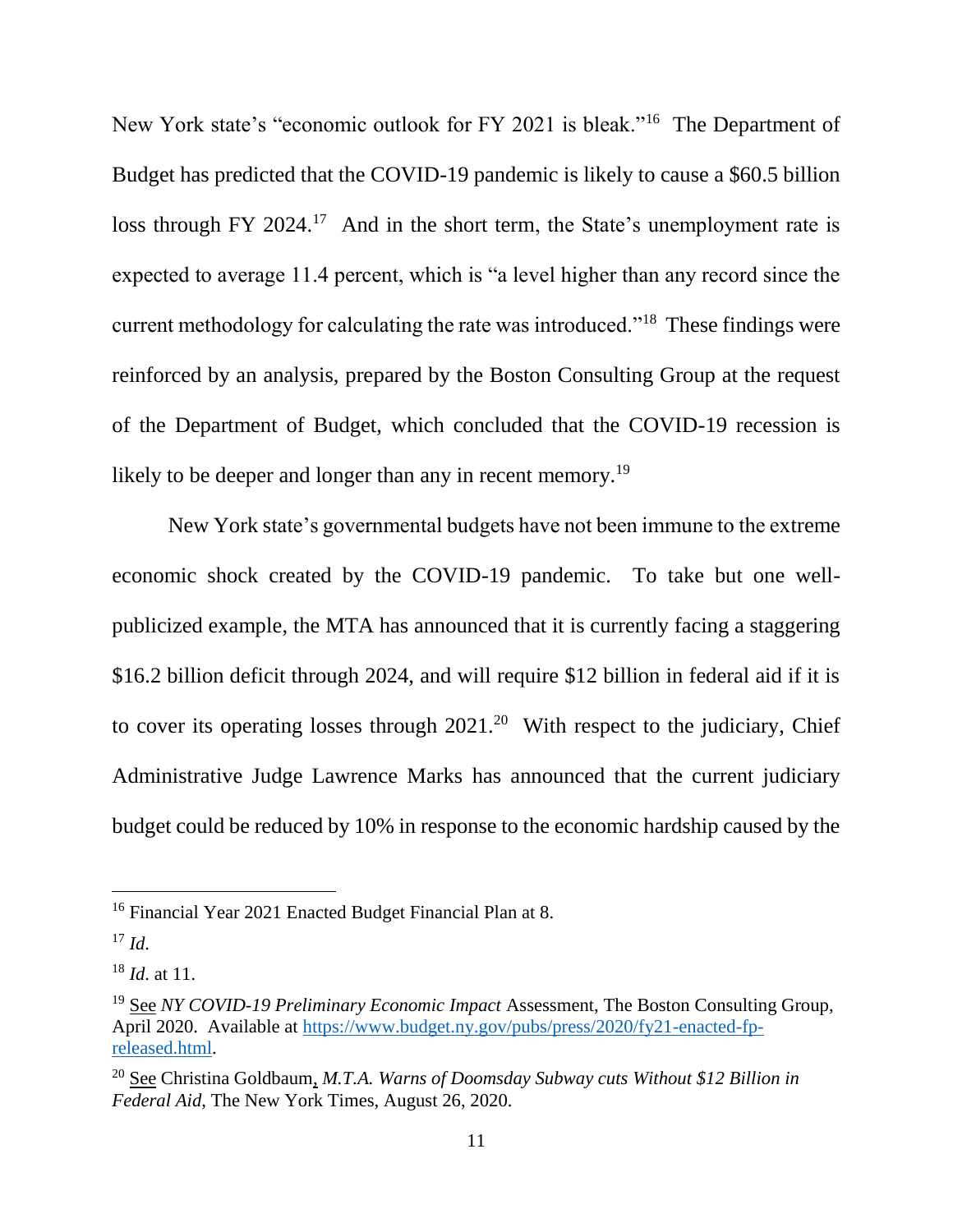COVID-19 pandemic.<sup>21</sup> Judge Marks stated that as a result of the potential action, emergency actions would need to be taken, including declining to certify for continued judicial service a large number of judges eligible to be certified, implementing a hiring freeze and deferring substantial payments owed until the next fiscal year.

We understand the potential for significant budget cuts may be necessary at the state executive level as well if the federal government does not enact additional funding to address the economic hardship caused by COVID-19. In addition, substantial additional state monies will be needed to deal with the pandemic, including providing face masks, virus tracking, contact tracing, enforcement efforts, and distribution of the hoped for new pandemic vaccine.

Simply put the commissioners' worst fears as articulated in the 2019 Report – a downturn in the state's finances coupled with an inability to cover increased salary obligations – has unfortunately come to stark reality in the worst possible way. Granting raises to public servants, no matter how much they might otherwise deserve them, is simply not possible at this time.

<sup>21</sup> See *Courts Bracing for Cut of About \$300 Million From Judiciary Budget, Judge Marks Says in Memo*, New York Law Journal, September 29, 2020.